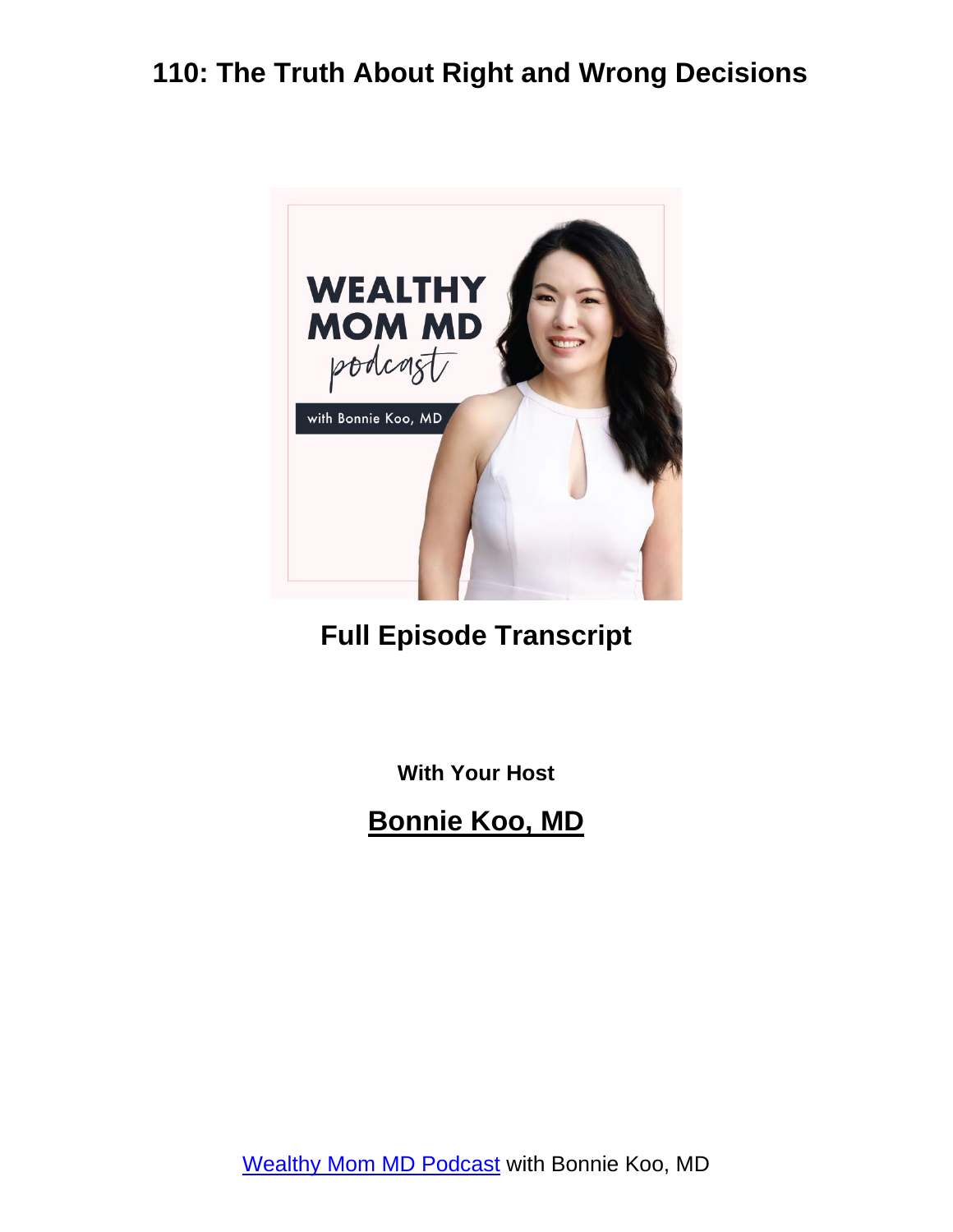Welcome *to The Wealthy Mom MD Podcast*, a podcast for women physicians who want to learn how to live a wealthy life. In this podcast you will learn how to make money work for you, how you can have more of it, and learn the tools to empower you to live a life on purpose. Get ready to up-level your money and your life. I'm your host, Dr. Bonnie Koo.

Welcome to Episode 110. So, if you listened to the last episode where I talk about keeping things simple as much as possible, I had mentioned that I was really excited about the next few episodes because I guess you could call them new idea babies.

I mean, they're not new ideas, but it's just more like I just started riffing in my brain about some common themes that I've seen around my clients and in my life. And I know we all have human brains, and human brains kind of have like the same glitches, I like to call them. Or thought errors but I think glitches are a bit more easier to relate.

So I have talked a lot about making decisions, I haven't talked that much about looking back at past decisions. I mean, I have a little bit in terms of, I think it was the future self, past self episode, but I kind of want to break it down a bit more. And now I feel like I have something to help those that are so afraid of taking risk and losing money. Let's get started.

A lot of us categorize past decisions as right or wrong, right? I'm just laughing because, first of all, what does right or wrong mean? And we all have our definitions, okay? So in the context of money, most of us will probably categorize a wrong decision if we lost money. And here's what I want to question, why are there just two choices, right and wrong for decisions that you've made in the past?

And this is something that's just really common, the concept is called all or none thinking, where we literally have only two options and they're the complete opposite, right? It's like it was either right or wrong and there's nothing in between. Kind of like you're pregnant or not pregnant, there is no such thing as a little pregnant, right? That's not a good example.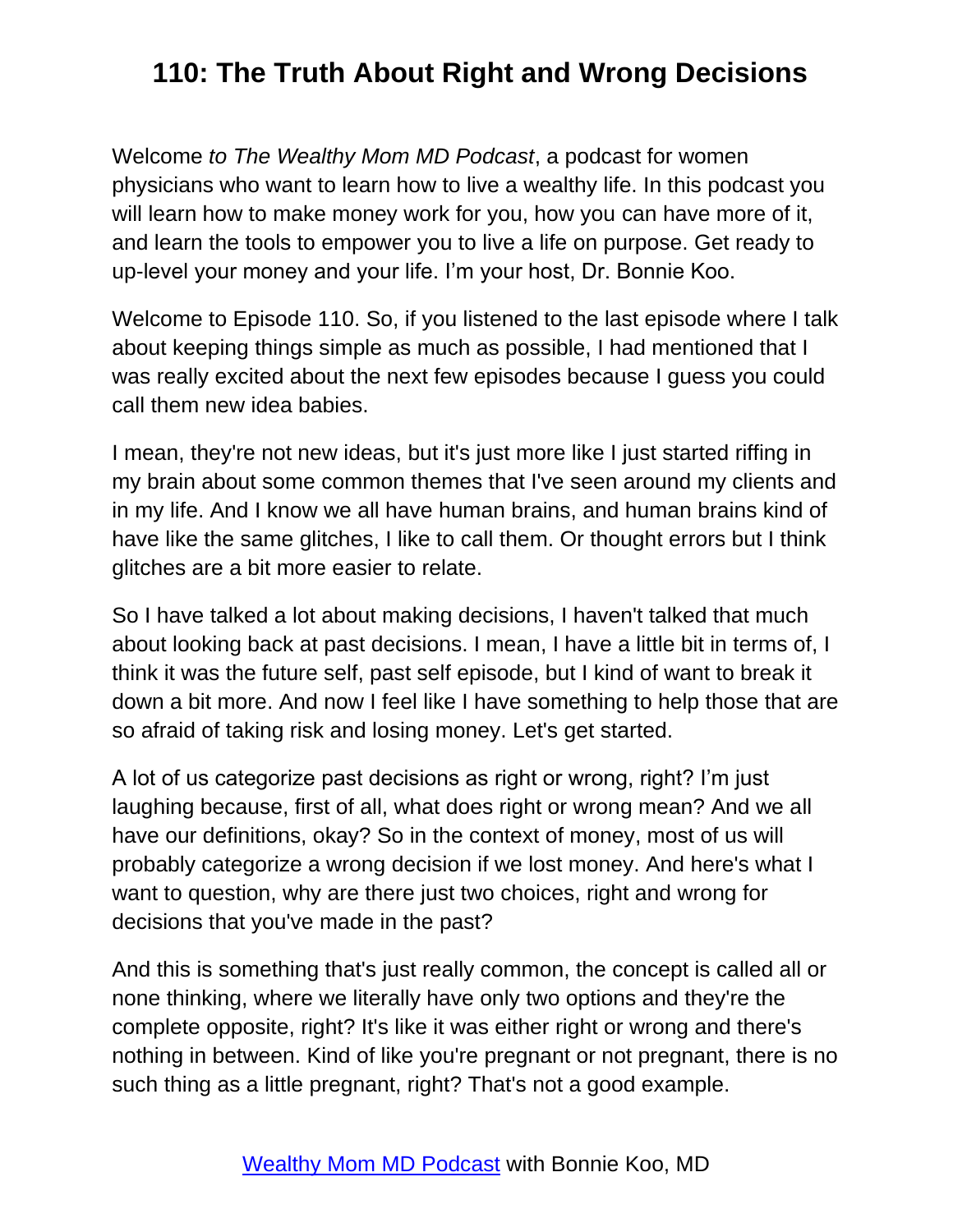But notice that you've really limited yourself to only two ways to categorize it. And why do we choose right and wrong as the actual choices? Like, what if there was no such thing as right? What if there was no such thing as wrong?

Now, I don't pretend to know the history of why we do this. Well, I know a little bit, meaning that when you have a perfectionistic brain, which is you, all or none thinking is really common. Like it's either perfect, or it's not perfect. Nothing in between, we can't even celebrate what we did well because it wasn't perfect. And so it's really similar to right and wrong.

I also think the whole right and wrong thing is also steeped in religion. I come from a Christian background so I can only relate to that, like we're told there's a good and bad way to do things. And so right and wrong is very similar. So I just want you to consider these questions, why are you limiting yourself to only two choices? And why are the two choices right versus wrong?

And then I also want you to ask yourself this question, what do I mean by a right decision versus a wrong decision? Now, this is going to be probably specific to whatever decision you think was wrong in the past. And I just want to share that last year, I really thought of as me making a lot of wrong decisions in my business. Now, I also knew that I learned a lot about things in my business.

So kind of in my mind, I was like, yeah, I'm not really thinking it was all wrong because I know I learned something. But there was still something there to uncover. And basically, you know, for this situation for me I realized what the connection, or rather how I was defining wrong. And basically, here's what it was, losing money, making less money, having less money, equals wrong, equals wrong decision. So whatever decision I made that led to that was obviously the wrong decision.

So I want you to think of a decision you made where you think it was wrong, okay? And I really want you to try and figure out why am I thinking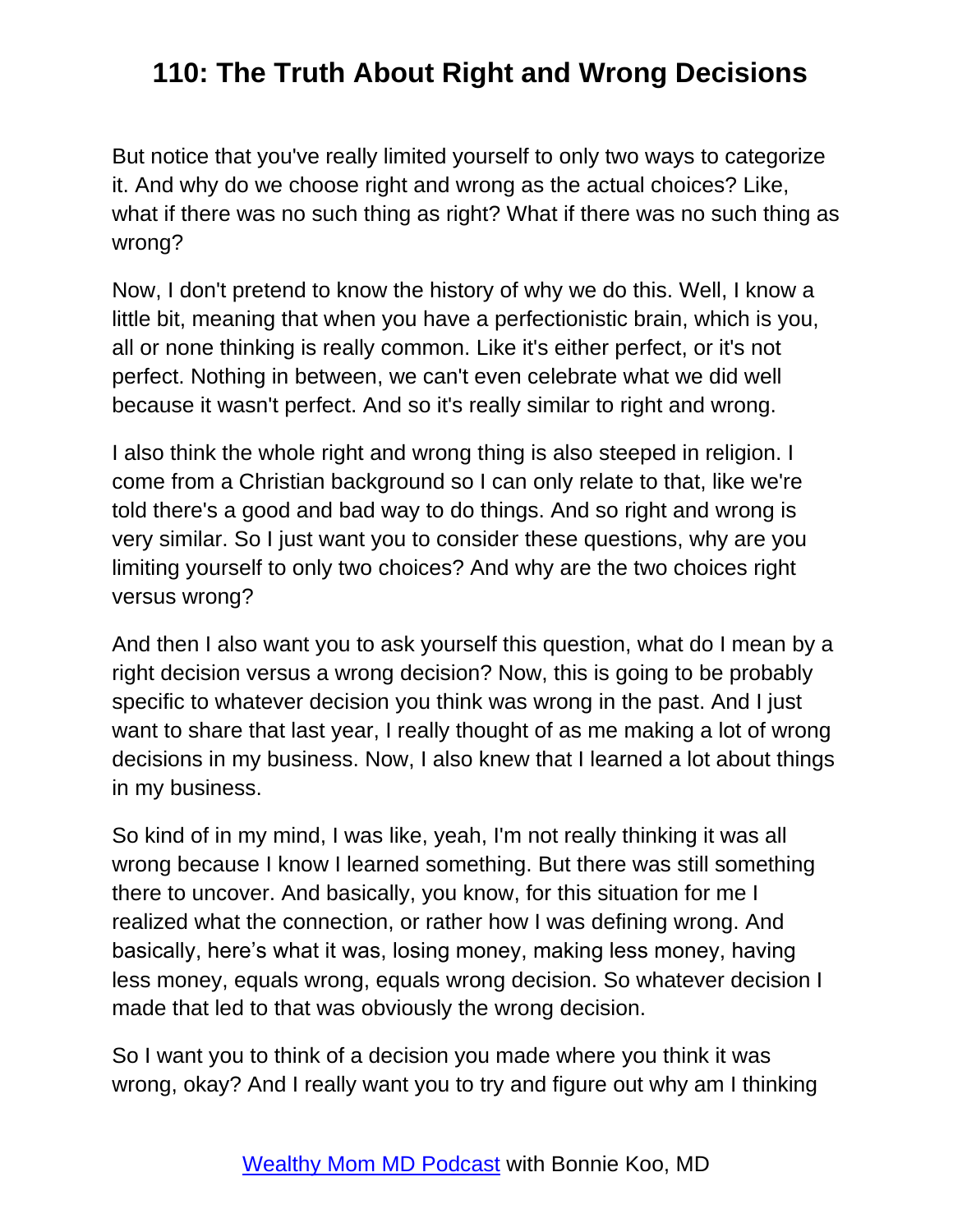that it was wrong? Because you basically made some connection to this happened, I got this outcome. And because I got this outcome it was obviously the wrong decision.

And let me just add another layer of why, not why we do this, but why it feels so bad to make a wrong decision. And it really comes down to this, we make not just the decision wrong, we make ourselves wrong. We beat ourselves up. And how I define beating yourself up is you're talking to yourself negatively. You're being shitty to yourself, basically.

And here's what I see happen when you think you've made a series of wrong decisions. A, like I said, you're feeling horrible about it, you're making yourself wrong. You're telling yourself mean things. What I see happen a lot, and this happened for me too, is then you're afraid to make new decisions.

You spend a lot of time in indecision, you spent a lot of time thinking about the pros and cons. But the only reason why you do that is because you think you might make a wrong decision and you've literally trained yourself that wrong decision equals bad, you're going to feel bad about yourself, mainly because you're going to be so mean to yourself.

So here's what I want you to consider, what if right and wrong just wasn't a thing when it comes to decisions, and honestly, everything else? We are the ones calling it right or wrong. We are the ones deciding what is right, what is wrong, and why. And also, we just made it up, like literally just made it up. I know it doesn't feel that way, but that's actually what's happened.

You are just literally making up, this happened and so clearly that was wrong or right. As if like that's the thing. And what I mean by that's a thing is it's as if that's factual. And here's the thing, a lot of your friends or peers might agree with you. Yeah, that was the wrong decision, or that was the right decision. Who cares if they agree with you or not? It's not up to them,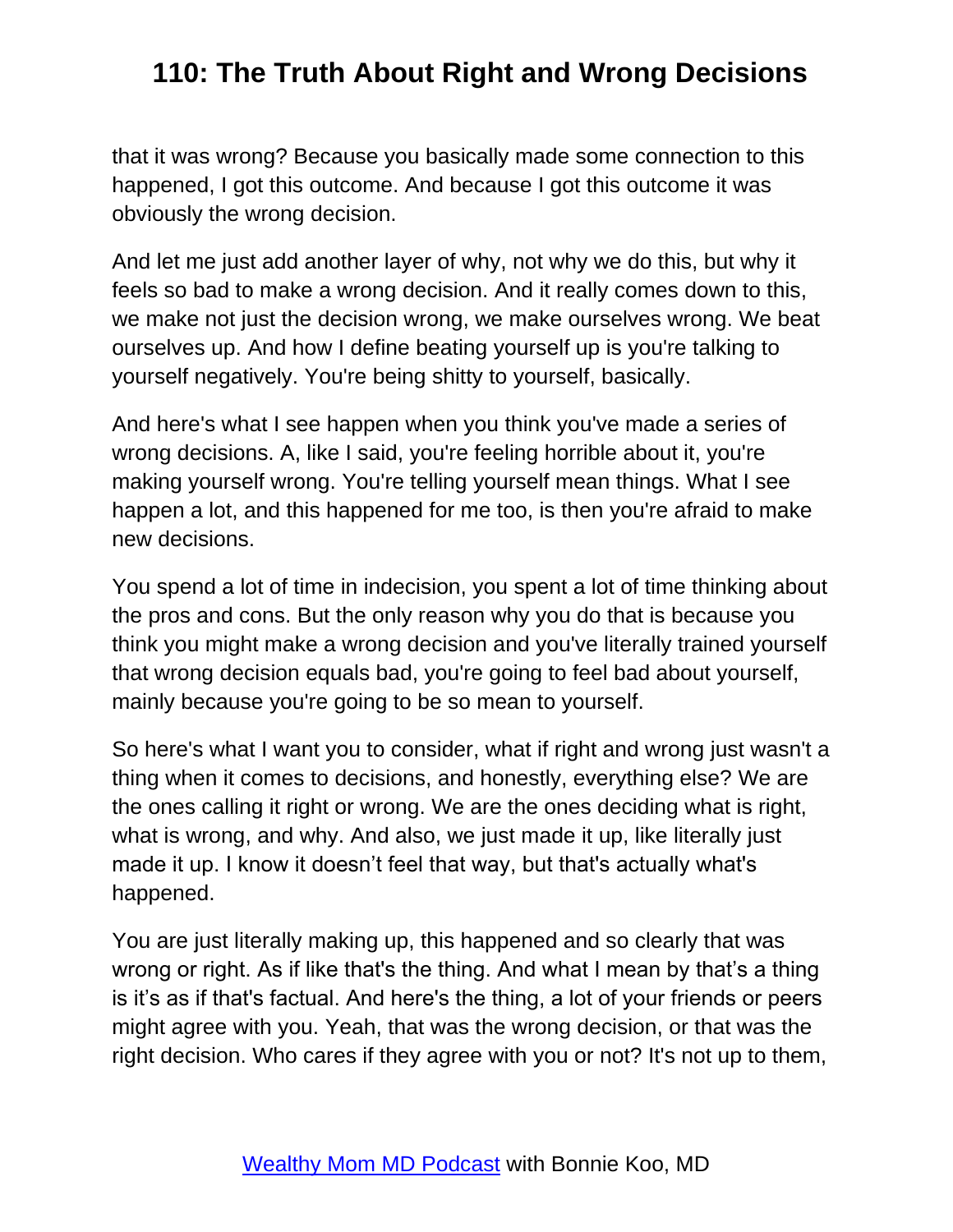who cares if they agree? Really, we're the ones who decide it's right or wrong, not other people.

And what if there is no right or wrong? What are some other ways you can think about the decision? What if you just decided that every decision you've made in the past was the best decision ever? And if you need a reason as to why it was the best decision, because I know some of you are arguing with me, like that's crazy, because you made a decision and did something, meaning you made a decision and took action.

In fact, when people ask me what coaches do, simply I help my clients make decisions and take action. I help them make decisions for them by trusting themselves that they can make the best decision for them. I can't make that decision for them. I know a lot of my clients want me to tell them what to do. And it's not that I never make suggestions, but honestly, like, my goal for all of my clients is that you always have agency over your life.

And you always do, even when it doesn't feel like it. Because whenever you're thinking it's not your decision, you literally are saying that someone else makes a better decision or that it's not up to you. So if there was no such thing as right or wrong, if there was way more than just two options, what if a decision that you made was neutral? Meaning that the decision in itself has no inherent meaning.

And that's kind of what I've been saying because we're the ones who make up the meaning. I joke a lot, mainly because it's true, we are as humans meaning making machines. And I'm not saying it's bad to do that, because otherwise we would kind of be like robots who didn't enjoy your have feelings, but the reason why that concept, I think, is so important for all of you to really not just understand, but to get is that we're the ones making up the meaning. No one else is.

It doesn't matter what anyone says, you are the one who decides the meaning of a decision that you've made in the past. And since you are the only person that can make up the meaning of your past decision, why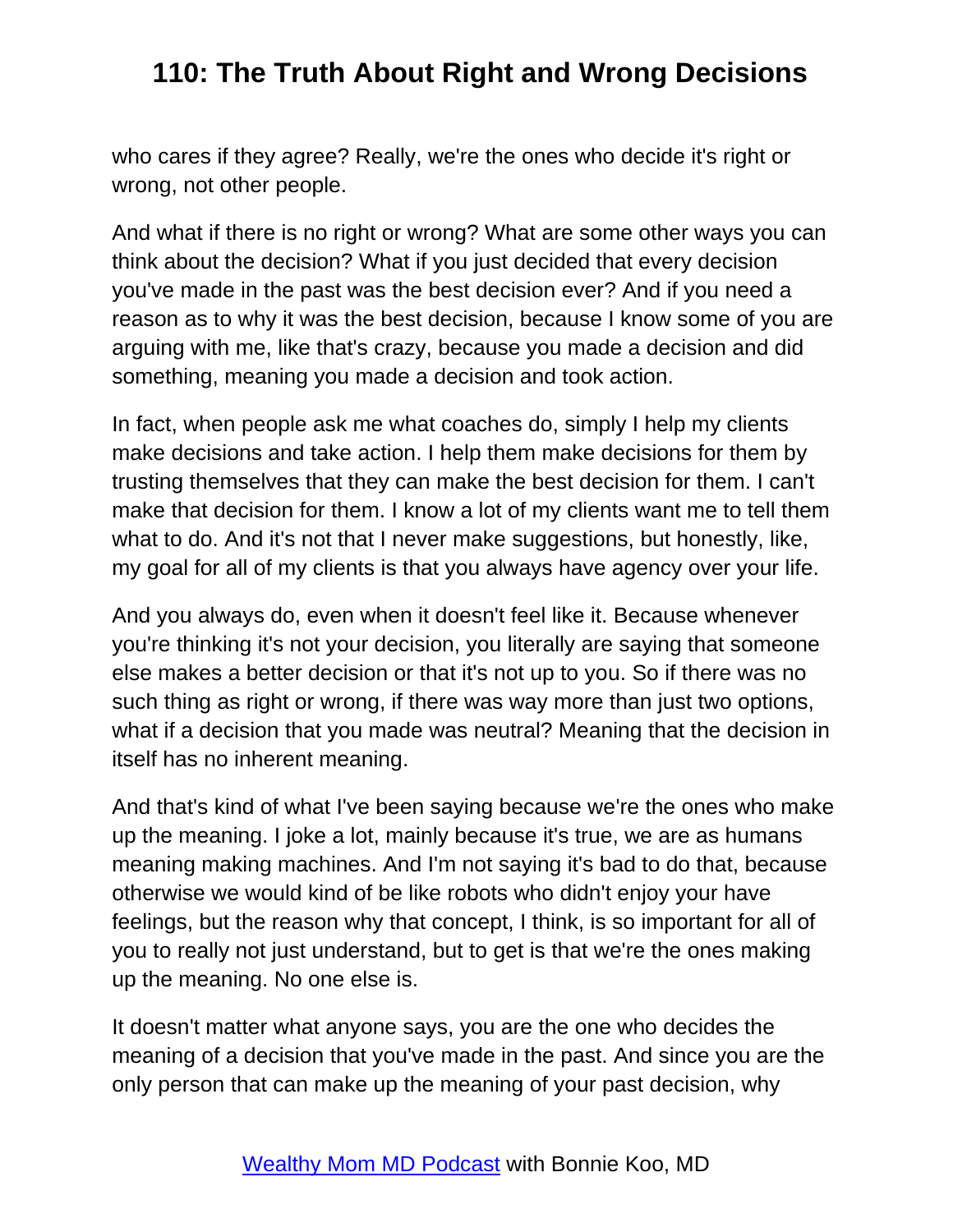would you tell yourself that you made a wrong or shitty decision? Why would you choose to be shitty to yourself? Why would you choose to beat yourself up?

I think a lot of us think that beating ourselves up is useful and will produce some kind of better behavior. It doesn't, okay? And if you're a parent, shaming your kids is not useful. If someone shames you, like tells you that you've done something wrong and you feel bad about yourself, does that actually help you? I mean, maybe in some instances it has, but what if it's not necessary? What if beating ourselves up is completely optional? It is completely optional, it always is.

Now, I sometimes think that not beating yourself up, specifically being nice to yourself for whatever has happened will mean that I'll become some lazy person who only eats cookies and watch Netflix. What if that's not true? What if we'll actually take more positive action and feel better as we're doing it?

I mean, when I really think about it it's kind of crazy to me that we think feeling bad about ourselves is useful. Like feeling guilty, feeling shame, et cetera. And I get that it doesn't always feel like a choice, but what if it was a choice? And if it is a choice wouldn't you want to feel good about yourself, right?

So that's what I want you to ponder, what would it be like to always tell yourself that you've made the best decision, to always tell yourself that you did a great job? And I know some of you are like, but won't that make me like a narcissist, or irresponsible or whatever outcome that you really don't want? What if it doesn't? Why don't to at least try it? And if you don't like the way it's going, you can always go back to being crappy to yourself.

Now, in terms of a, what I call a brain science explanation as to why this does actually work, it's because when you are nice to yourself, which feels good, you are literally making your own dopamine. Because when you feel